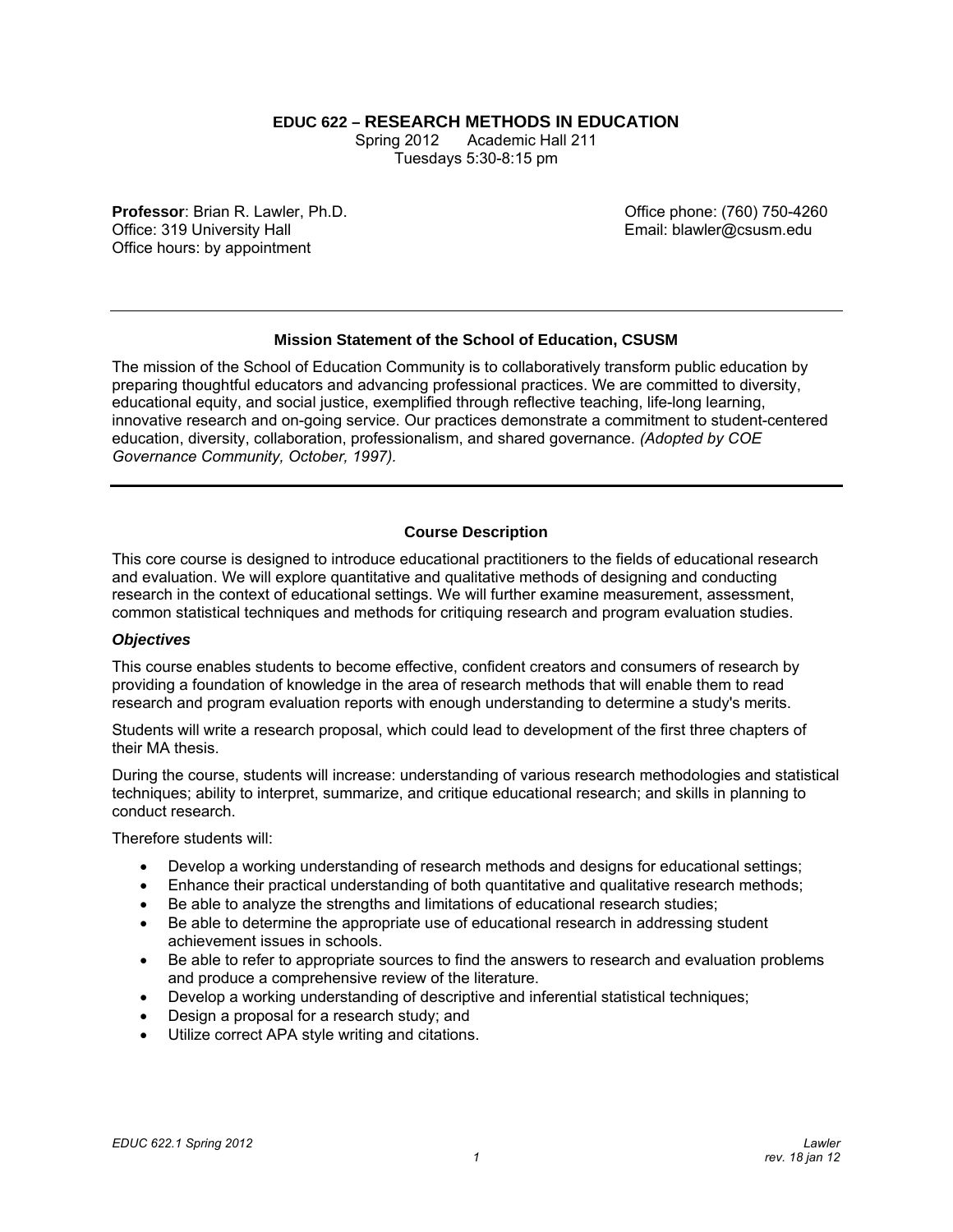#### **Course Requirements**

*Required Texts Assigned texts and readings must be brought to all class sessions.* 

- American Psychological Association*.* (2009). *Publication manual of the American Psychological Association, 6th ed.* Washington, DC: APA.
- Mertler, C. A. and Charles, C. M. (2011). *Introduction to educational research* (7<sup>th</sup> ed.). Boston: Pearson Publishing.
- \* access to Excel 2007 (or newer) for Windows
- \* several other readings will be required and made available electronically

To stay updated regarding educational issues that impact teaching, learning and leadership, you are urged to read current publications in the field, especially in your area of expertise. Some examples include: *Educational Leadership; The Journal of Special Education; Language Arts; Science and Children; Teaching Children Mathematics; Democracy & Education; Phi Delta Kappan; Teaching Tolerance;* and *Rethinking Schools.* 

## *Assignments*

All assignments are due on the dates indicated. Assignments *must* be submitted via Cougar Courses, double-spaced, and with standard margins, and adhere to style and formatting quidelines of APA  $6<sup>th</sup>$  ed., as appropriate. It is expected that all assignments will reflect graduate-level expectations for composition and exposition. Use of electronic spelling and grammar checking is encouraged. The Writing Center is available for support (Kellogg Library 1103, 760-750-4168).

*Weekly Homework and Class Participation (40 points)*. As graduate students, you are expected to take an active role in class and class activities. The quality of this course rests on the quality of YOUR participation. Toward this end, you are expected to attend every face-to-face class meeting; arrive fully prepared for classroom activity (i.e. homework is completed); and participate wholly in classroom and online dialogue—including peer review activity. Each reading assignment will require a corresponding response, intended to provide an opportunity for brief personal review, digestion, and self-assessment of the content. These will usually be completed online, one per chapter read. The online statistics content is included in this grade.

*Article Critique (20 points)*. Because your ability to find and use published literature is paramount to your understanding of research methods, you will be reading, summarizing, and interpreting a variety of published research studies. This practice will prepare you for the literature review portion of any research project and strengthen your critical analysis skills as a consumer of published research. For one article in particular, you will summarize and critique the research.

The critique is not a reaction to the article or the material in it. It is not an explanation of the material, nor an amplification of it. Nor is the critique an editorial, a defense of the material from your standpoint. The critique is (a.) a summary of the research methods and findings, and (b.) your evaluation of the article and how it is presented to you.

- Write a 4-5 page (maximum!) paper based on your summary and critique.
- $\bullet$  Report the name of the journal, author(s), and title of the article only in the Reference section, save for minimal introduction in the paper, i.e. author's last name and year of publication.
- The summary will include the research problem/questions; highlights of the literature review; name of the design methodology and key elements of the methods for data collection and data analysis; the findings of the research; and state the author's recommendations (e.g. why the findings are important to educators, how the findings can inform education, …).
- After this summary, complete a thoughtful critique, focusing on what you believe to be the strengths *and* weaknesses of the research.

This article critique will also be assessed for your Graduate Writing Assessment Requirement (GWAR).

*Research Proposal (40 points)*. To prepare you for future research, you will complete key components of a research proposal. These key components will include: Title Page, Table of Contents, Chapter 1: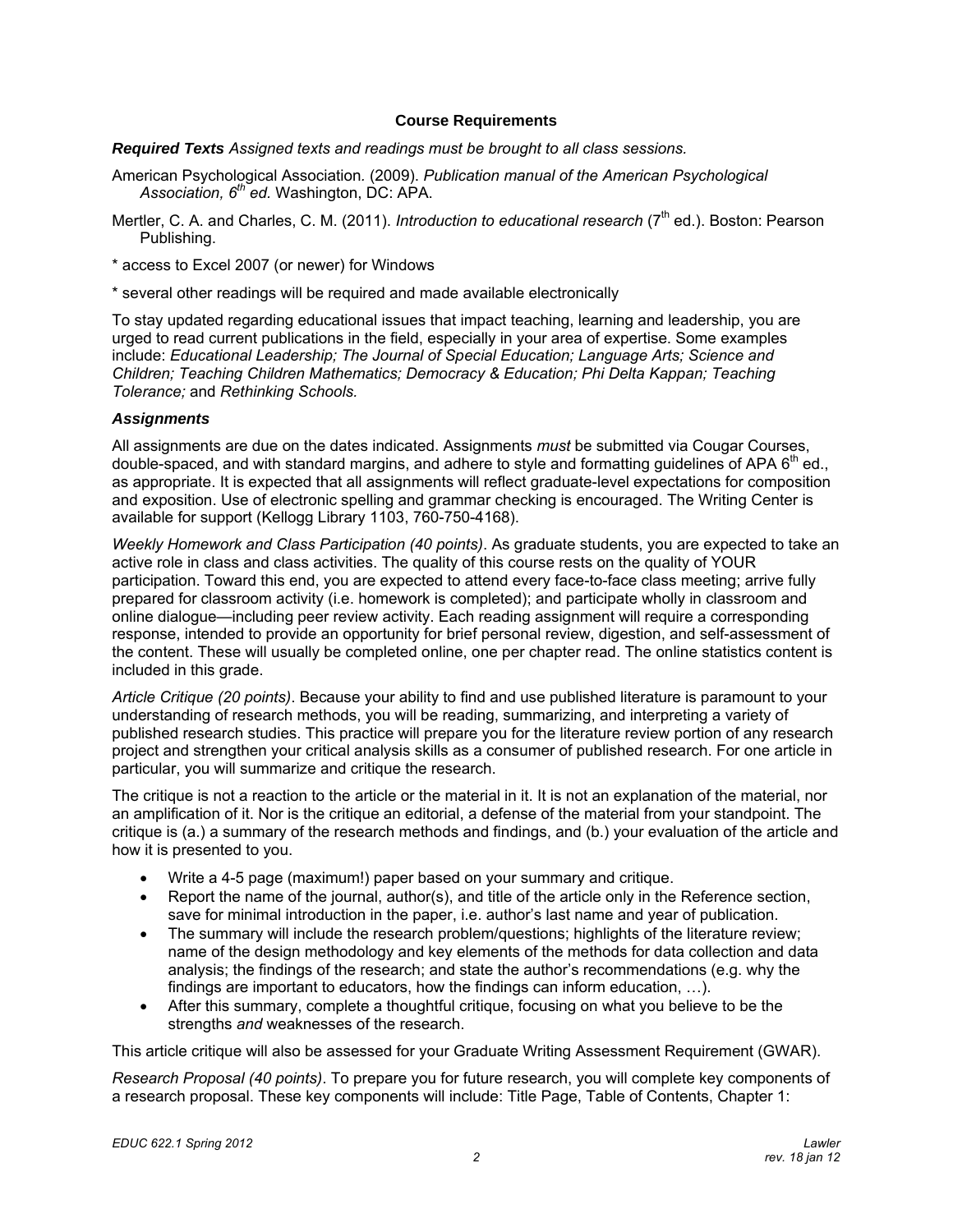Statement of Problem *(outlined)*, Chapter 2: Literature Review, Chapter 3: Methodology *(outlined)*, and References. Other than the outlined portions, the proposal must conform to the APA  $\tilde{\theta}^{th}$  edition style quide throughout.

For some students, this research proposal might lead directly to the Culminating Experience for their MA in Education. This proposal should be considered no more than a *draft* of the first three chapters your Masters thesis or project. It is strongly encouraged that upon completion of this draft, it is taken to your Chair for discussion and feedback. They will let you know when you are ready to submit your formal proposal, acceptance of which allows for your Advancement to Candidacy and enrollment in EDUC 698.

The School of Education (SoE) provides a rubric as an *optional* guide for your writing of each chapter of your final research/project thesis. For this class, you are encouraged to read this rubric before you begin writing, and then revisit it as you make revisions to your chapters in order to help you self-assess. You are also *strongly* encouraged to develop a peer-writing group to get feedback from others during your writing. Remember, *the key to good writing is rewriting*.

Specific details and requirements of the *Research Proposal*:

- *Chapter One: Introduction & Statement of Problem*. Chapter 1 is the Statement of the Problem of the Research Proposal and it should begin with a "Narrative hook" to introduce the topic. Expand that narrative to include the purpose statement and research question(s) following the guidance of Creswell (2012) on pages 64-75 & 122-135 [supplemental reading materials]. Chapter 1 should include the following components: background information, statement of the problem, purpose of study, rationale, research questions, significance of study, applications, limitations, definition of terms and a summary paragraph leading into the *Literature Review*. Your writing should "flow" and so each of the aforementioned components should not necessarily define the structure of the chapter. However, each component should be present. See the SoE Chapter 1 Thesis Rubric for more guidance.
- *Chapter Two: Literature Review.* The Literature Review is a critical and in-depth evaluation of previous research; it serves not only as a summary and critique, but also **synthesis** of the research particular to your area of study.

Your review of literature should be organized around common themes that you found in your research articles, not organized simply as a sequence of individual articles. You should write about the articles within the subheadings of your common themes. You are writing one overview of all of the articles together, not each one separately. Remember to discuss common themes or threads that run through all or some of the papers; do not have one separate paragraph about each paper. If a paper included something unique and significant, you can certainly discuss it.

Follow correct guidelines for citation; be sure to give the authors credit if you take something directly from their paper. Use quotation marks and include the page number when you use an exact quote.

Ensure that the **all** of the reviewed articles were the reports of empirical research conducted by the author(s), and that the majority of articles referenced in this chapter are primary sources. How do you know if it was empirical research? The authors will state the guiding research question(s), how they collected and analyzed data, and the results, implications and conclusions.

The Literature Review should have an introduction that ties the review of literature to your research question. The body of the chapter should be organized by underlying themes or threads (subtopics) that your articles address. You should have a summary at the end that summarizes the review of literature and how it is linked to your research question, and which leads the reader into the *Methodology*. See the SoE Chapter 2 Thesis Rubric for more guidance.

 *Chapter Three: Methodology.* Your methodology chapter will consist of an introduction to the chapter, description of your methodological design, description of the research participants and setting, instruments and procedures for data collection, the methods for data analysis, and a summary. See the SoE Chapter 3 Thesis Rubric for more guidance.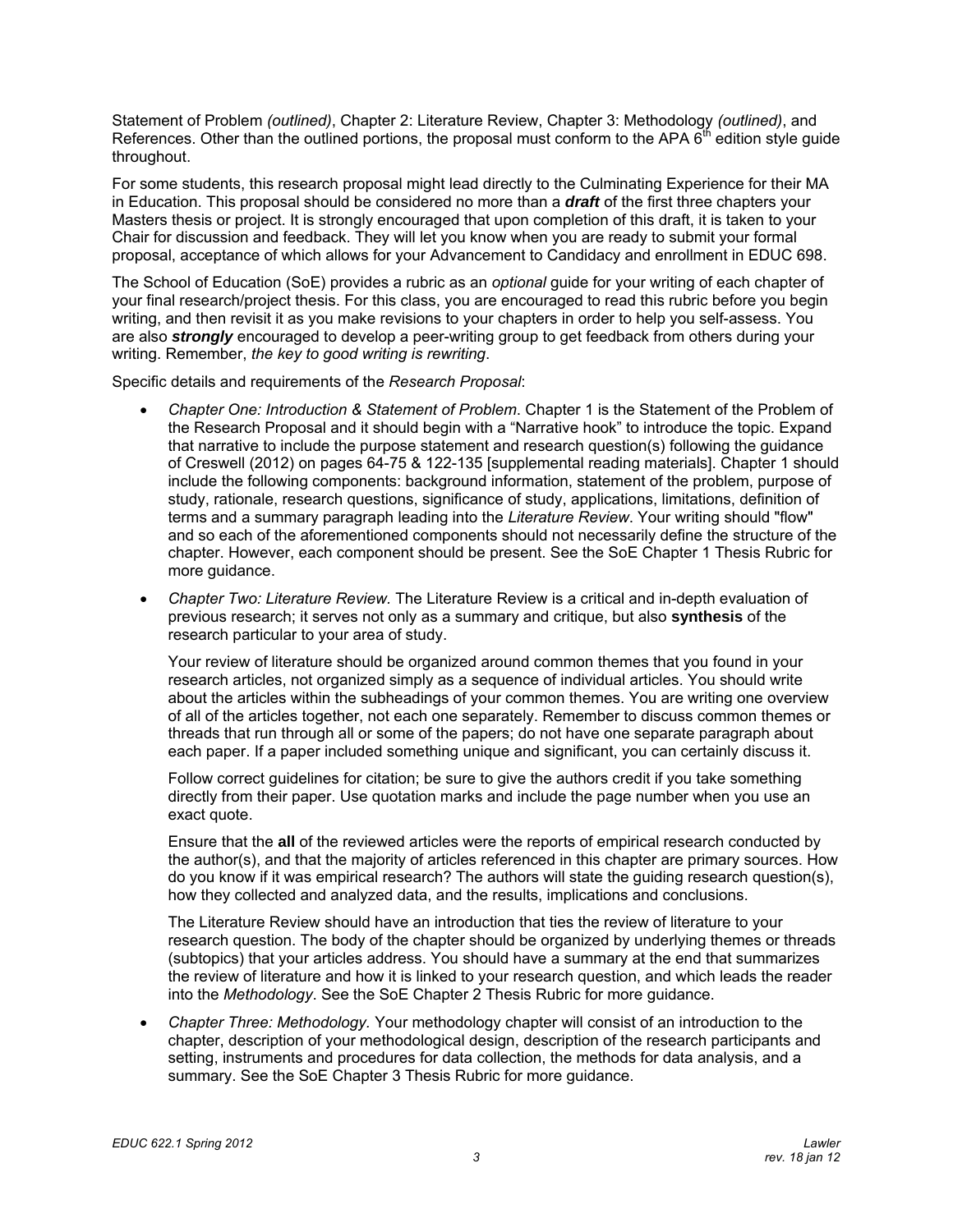## *Grading Standards*

Grades will be based on the following grading scale:

| А |              | 90        | $\overline{\phantom{0}}$ | $100\%$ |
|---|--------------|-----------|--------------------------|---------|
| B | .            | 80        | $\equiv$                 | 89%     |
| C | . . <b>.</b> | 70        | $\equiv$                 | 79%     |
| D | <u>.</u>     | 60        | $\sim$                   | 69%     |
| F |              | Below 60% |                          |         |

The course is writing intensive, and success depends on keeping pace with course writing structures and due dates. As such, work submitted late, but within one week of the due date will be reduced by one letter grade. Work received over one week late will be recorded at half the graded value. *Note:* assignments are due whether or not you are present in class that day.

Each written assignment will be graded approximately 80% on content and context (detail, logic, synthesis of information, depth of analysis, etc.), and 20% on mechanics (grammar, syntax, spelling, format, uniformity of citation, etc.).

## *School of Education Attendance Policy*

COE Governance Community, December, 1997). Due to the dynamic and interactive nature of courses in the School of Education, all students are expected to attend all classes and participate actively. At a minimum, students must attend more than 80% of class time, or s/he may not receive a passing grade for the course at the discretion of the instructor. *Individual instructors may adopt more stringent attendance requirements*. Should the student have extenuating circumstances, s/he should contact the instructor as soon as possible. *(Adopted by the* 

*Course-Specific Participation and Attendance Policy:* This course approaches content in a variety of ways. Structured interactions, group processes, oral presentations, guided discussion of readings, and peer review exercises are the norm. Students are expected to have read assigned materials by the date indicated in the syllabus, and should come prepared to discuss readings individually or in variously structured groups. The degree of your engagement in these processes forms the basis for points assigned in the *participation* category.

Due to the fast paced and highly interactive nature of the course, regular attendance and full participation are expected; teaching and learning is difficult (if not impossible) if one is not present for and engaged in the process. Therefore, the above SOE Attendance Policy is amplified as follows:

- Missing more than two class meetings will result in one letter-grade reduction from your final course grade; in other words, -10 points from your total count. A third absence will result in failure of the course, per SOE policy.
- Arriving late or leaving early on two occasions will be considered the equivalent of one absence.
- Up to 5 points may be recovered by a make-up assignment. The instructor will craft an assignment relevant to the missed day. Expect the task to be at minimum equivalent in time commitment to the missed session (3 hours).

Inform the instructor *prior* to an absence. Notification of absence does not warrant an excuse.

## *Course Load*

In all master course work, it is expected that for every one hour of contact time, you will complete at minimum one to two hours of work outside of class (i.e. 3-6 hours weekly). Please plan accordingly.

## *Graduate Writing Requirements*

The California State University maintains a Graduation Writing Assessment Requirement (GWAR) for master's students, to be completed before Advancement to Candidacy can be approved. A student may satisfy the graduate writing requirement in one of two ways: an acceptable standardized test score, or a paper that receives a passing score as described in the GWAR rubric. Toward the goal of providing opportunity for graduate students in the School of Education to satisfy the writing requirement, all papers in all graduate classes must adhere to the rules of style (for writing and format style) detailed in the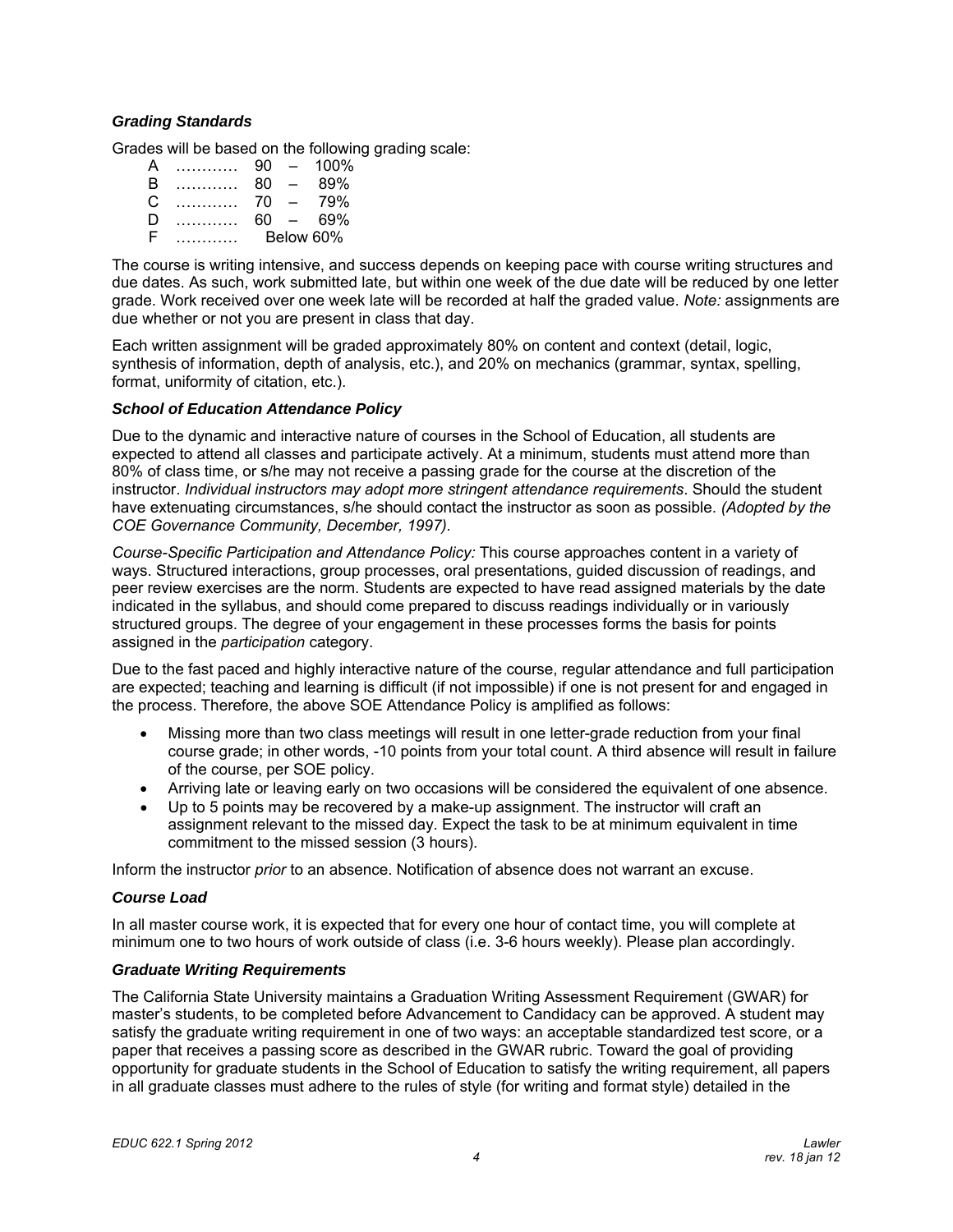*Publication Manual of the American Psychological Association, 6th ed.* (2009). This is a required textbook for all CSUSM SoE graduate courses.

## *Course-Specific Graduate Writing Assessment Requirement (GWAR)*

 equivalent writing sample. The GWAR Rubric is attached to this syllabus. In the School of Education at CSUSM, students complete the Graduate Writing Assessment Requirement (GWAR) through the submission of the *Article Critique* in EDUC 622. The student's writing in this assignment must demonstrate graduate level skills in (1) style and format, (2) mechanics, (3) content and organization, and (4) integration and critical analysis. The paper will be scored using a 4-point rubric in each of the aforementioned four areas. The minimal acceptable combined score from all of the four sections is 10 points, with no scores of "1" on any section, resulting in a minimum of a 2.5 average for all sections. The GWAR Rubric-based assessment of this paper will not directly impact your course grade; however you cannot be advanced to candidacy for your MA without arranging with the SoE to resubmit an

## *Students with Disabilities Requiring Reasonable Accommodations*

Students with disabilities who require reasonable accommodations must be approved for services by providing appropriate and recent documentation to the Office of Disable Student Services (DSS). This office is located in Craven Hall 4300, and can be contacted by phone at (760) 750-4905, or TTY (760) 750-4909. Students authorized by DSS to receive reasonable accommodations should meet with their instructor during office hours or, in order to ensure confidentiality, in a more private setting.

## *CSUSM Academic Honesty Policy*

"Students will be expected to adhere to standards of academic honesty and integrity, as outlined in the Student Academic Honesty Policy. All written work and oral presentation assignments must be original work. All ideas/materials that are borrowed from other sources must have appropriate references to the original sources. Any quoted material should give credit to the source and be punctuated with quotation marks.

Students are responsible for honest completion of their work including examinations. There will be no tolerance for infractions. If you believe there has been an infraction by someone in the class, please bring it to the instructor's attention. The instructor reserves the right to discipline any student for academic dishonesty in accordance with the general rules and regulations of the university. Disciplinary action may include the lowering of grades and/or the assignment of a failing grade for an exam, assignment, or the class as a whole."

Incidents of Academic Dishonesty will be reported to the Dean of Students. Sanctions at the University level may include suspension or expulsion from the University.

*Plagiarism:* As an educator, it is expected that each student will do his/her own work, and contribute equally to group projects and processes. Plagiarism or cheating is unacceptable under any circumstances. If you are in doubt about whether your work is paraphrased or plagiarized see the Plagiarism Prevention for Students website http://library.csusm.edu/plagiarism/index.html. When relying on supporting documents authored by others, cite them clearly and completely using American Psychological Association (APA) manual, 6<sup>th</sup> edition. Failure to do so may result in failure of the course. If there are questions about academic honesty, please consult the University catalog.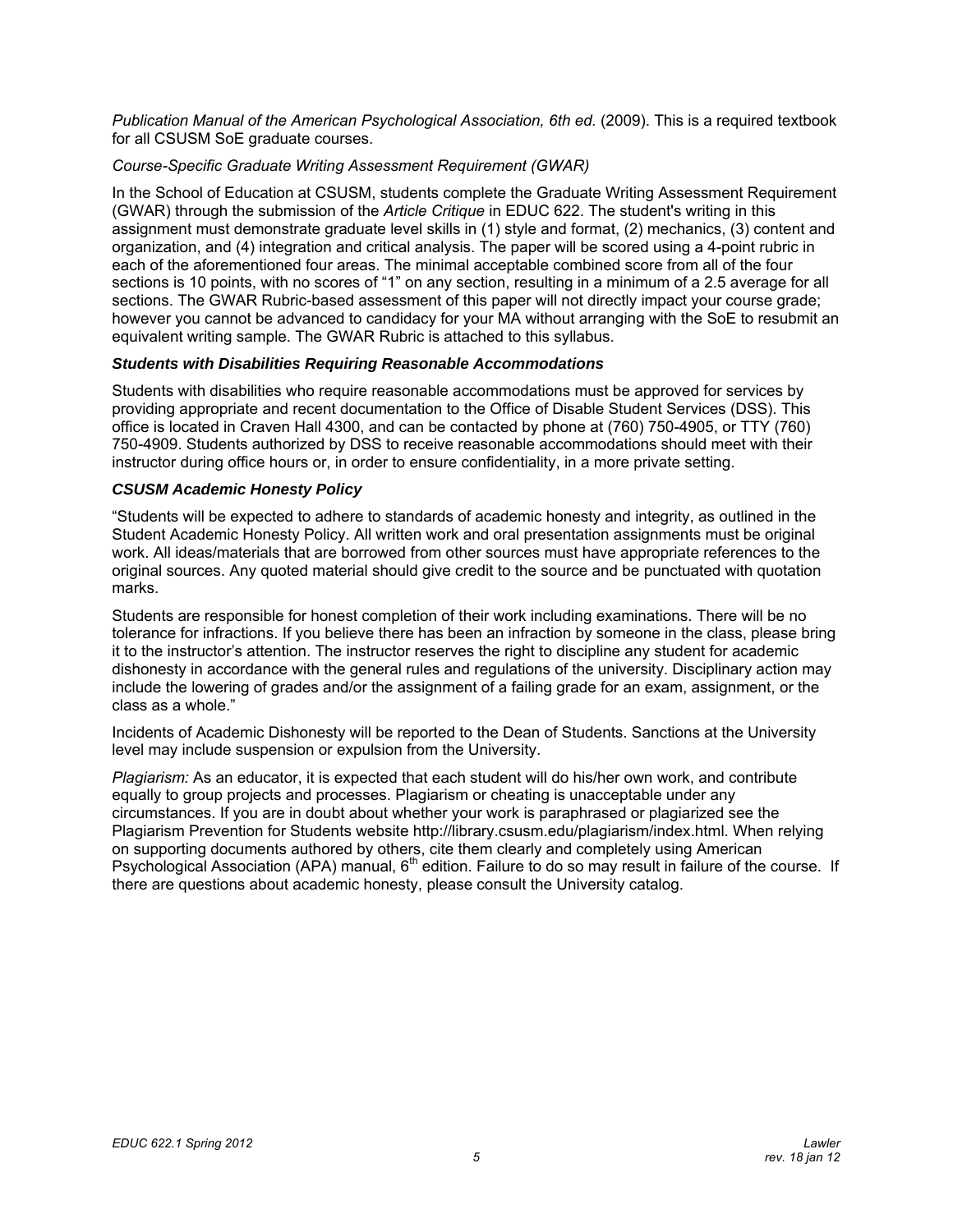# **EDUC 622 Spring 2012 Lawler – Schedule**

| <b>Date</b>                            | <b>Topic</b>                                                                                                                                                                                                                                                                         | <b>Assignment to be completed</b><br><b>BEFORE Class Session</b>     |
|----------------------------------------|--------------------------------------------------------------------------------------------------------------------------------------------------------------------------------------------------------------------------------------------------------------------------------------|----------------------------------------------------------------------|
| Week 1<br>23 Jan 2012                  | Welcome; Introduction to Educational Research & APA Style<br>Syllabus<br>$\bullet$<br>Introduction to Educational Research<br>$\bullet$<br>Introduction to APA<br>$\bullet$                                                                                                          | Skim APA Manual                                                      |
| Week 2<br>30 Jan 2012                  | Selecting a Research Topic<br>Introduction to locating empirical studies<br>$\bullet$                                                                                                                                                                                                | Read Serving ELLs<br>Read & Respond: M&C Ch 1, 2                     |
| Week 3<br>7 Feb 2012<br><b>library</b> | <b>Locating Published Research</b><br>Introduction to CSUSM Library & research resources<br>Collect research articles (primary sources)<br>$\bullet$                                                                                                                                 | RR: M&C Ch 3, 4                                                      |
| Week 4<br>14 Feb 2012<br>online        | Interpreting and Summarizing Research                                                                                                                                                                                                                                                | RR M&C Ch 5<br>APA Ch. 7, p. 220<br>Annotated Bib #1                 |
| Week 5<br>21 Feb 2012                  | Methods for Data Collection and Data Analysis                                                                                                                                                                                                                                        | RR M&C Ch 6, 7<br><b>RR APA Ch. 2-3</b>                              |
| Week 6<br>28 Feb 2012                  | Proposing and Reporting Research                                                                                                                                                                                                                                                     | RR M&C Ch 8, 9<br>Annotated Bib #2                                   |
| Week 7<br>6 Mar 2012                   | Techniques for survey data collection &<br>Workshop: Ch. 2 Literature Review                                                                                                                                                                                                         | RR APA (pp. TBD)<br><b>Article Critique due</b>                      |
| Week 8<br>13 Mar 2012                  | Procedures & Exemplars in Qualitative, Quantitative, & Mixed-Methods<br>Research Methodologies<br>Introduction to techniques for quantitative data analysis, in particular the<br>$\bullet$<br>use of Excel<br>Introduction to techniques for qualitative data analysis<br>$\bullet$ | RR M&C Ch 10, 12, 14<br>Lit Review Outline due<br>Annotated Bib #3   |
| Week 9<br>27 Mar 2012                  | Survey Research & Quantitative Data Analysis<br>Techniques for quantitative data analysis, o<br>Workshop: Ch. 2 Literature Review                                                                                                                                                    | RR M&C Ch 11, 13<br>Annotated Bib #4                                 |
| Week 10<br>3 Apr 2012<br>$5:00 - 6:30$ | Research Ethics & Human Subjects Protection; Orientation to IRB Process                                                                                                                                                                                                              | CITI training<br><b>Statistics Module 1</b>                          |
| Week 11<br>10 Apr 2012                 | Evaluation & Action Research Methodologies & Quantitative Data Analysis<br>Techniques for quantitative data analysis, using Excel                                                                                                                                                    | RR M&C Ch 15, 16<br><b>Statistics Module 2</b>                       |
| Week 12<br>17 Apr 2012<br>online       | Quantitative Data Analysis                                                                                                                                                                                                                                                           | <b>RR Case Study</b><br><b>Statistics Module 3</b><br>Lit Review due |
| Week 13<br>24 Apr 2012                 | Review Methods for Data Collection & Data Analysis<br>Techniques for quantitative data analysis, $\chi^2$<br>$\bullet$                                                                                                                                                               | Statistics Module 9                                                  |
| Week 14<br>1 May 2012                  | Workshop: Ch. 3 Methodology                                                                                                                                                                                                                                                          | Statistics Module 10                                                 |
| Week 15<br>8 May 2012                  | Course Summary & Next Steps toward MA                                                                                                                                                                                                                                                | <b>Research Proposal due</b>                                         |

Although this schedule and syllabus have been carefully planned, either may require modification in response to class needs and interests.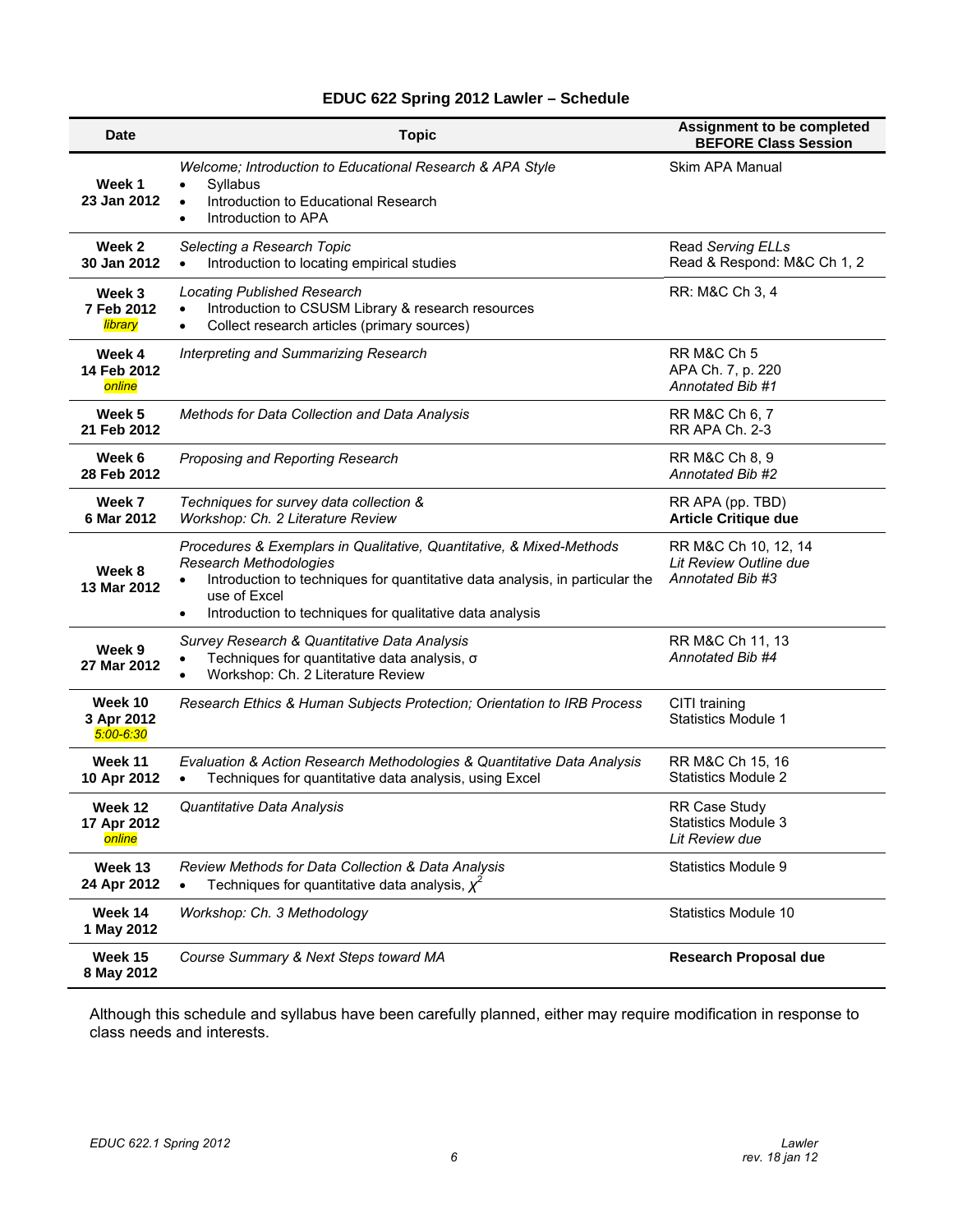#### **Graduate Writing Assessment Requirement**

The Graduate Studies: Graduation Writing Assessment Requirement (GWAR) outlines the procedures for assessing master's student writing proficiency and the criteria for each CSUSM master's program to determine that a master's student has met the GWAR.

The writing requirement must be completed before a graduate student advances to candidacy. A student may satisfy the graduate writing requirement in one of two ways: an acceptable standardized test score, or a paper(s) that receive(s) a passing score as described below.

The paper(s) will be scored using a rubric (1 - 4) in each of four areas: "I. Style and Format", "II. Mechanics", "III. Content and Organization", and "IV. Integration and Critical Analysis". The minimal acceptable combined score from all of the four (I-IV) sections is 10 points, with no scores of "1" on any section, resulting in a minimum of a 2.5 average for all sections.

Find the full policy at http://www.csusm.edu/policies/active/documents/graduate\_writing\_assessment\_requirement.html

| Format<br>and<br>Style a | In addition to meeting the requirement<br>for a "3," the paper consistently models<br>the language and conventions used in<br>the scholarly/professional literature<br>appropriate to the student's discipline.<br>The manuscript would meet the<br>guidelines for submission for publication<br>in a peer-reviewed journal in the<br>student's field of study. | While there may be minor errors,<br>conventions for style and format are<br>used consistently throughout the<br>paper. Demonstrates thoroughness<br>and competence in documenting<br>sources; the reader would have little<br>difficulty referring back to cited<br>sources. Style and format contribute<br>to the comprehensibility of the paper.<br>Suitably models the discipline's<br>overall scholarly style. | The style and format are broadly<br>followed, but inconsistencies are<br>apparent. There is selection of less<br>suitable sources (non-peer reviewed<br>literature, web information). Weak<br>transitions and apparent logic gaps<br>occur between topics being<br>addressed. The style may be<br>difficult to follow so as to detract<br>from the comprehensibility of the<br>manuscript. | While some discipline-specific<br>conventions are followed, others are<br>not. Paper lacks consistency of style<br>and/or format. It may be unclear<br>which references are direct quotes<br>and which are paraphrased. Based<br>on the information provided, the<br>reader would have some difficulty<br>referring back to cited sources.<br>Significant revisions would<br>contribute to the comprehensibility<br>of the paper. |
|--------------------------|-----------------------------------------------------------------------------------------------------------------------------------------------------------------------------------------------------------------------------------------------------------------------------------------------------------------------------------------------------------------|--------------------------------------------------------------------------------------------------------------------------------------------------------------------------------------------------------------------------------------------------------------------------------------------------------------------------------------------------------------------------------------------------------------------|--------------------------------------------------------------------------------------------------------------------------------------------------------------------------------------------------------------------------------------------------------------------------------------------------------------------------------------------------------------------------------------------|-----------------------------------------------------------------------------------------------------------------------------------------------------------------------------------------------------------------------------------------------------------------------------------------------------------------------------------------------------------------------------------------------------------------------------------|
| Mechanics                | In addition to meeting the requirements<br>for a "3," the paper is essentially error-<br>free in terms of mechanics. Writing flows<br>smoothly from one idea to another.<br>Transitions effectively establish a sound<br>scholarly argument and aid the reader in<br>following the writer's logic.                                                              | While there may be minor errors, the<br>paper follows normal conventions of<br>spelling and grammar throughout.<br>Errors do not significantly interfere<br>with topic comprehensibility.<br>Transitions and organizational<br>structures, such as subheadings, are<br>effectively used which help the<br>reader move from one point to<br>another.                                                                | Grammatical conventions are<br>generally used, but inconsistency<br>and/or errors in their use result in<br>weak, but still apparent, connections<br>between topics in the formulation of<br>the argument. There is poor or<br>improper use of headings and<br>related features to keep the reader<br>on track within the topic. Effective<br>discipline-specific vocabulary is<br>used.   | Frequent errors in spelling, grammar<br>(such as subject/verb agreements<br>and tense), sentence structure,<br>and/or other writing conventions<br>make reading difficult and interfere<br>with comprehensibility. There is<br>some confusion in the proper use of<br>discipline-specific terms. Writing<br>does not flow smoothly from point to<br>point; appropriate transitions are<br>lacking.                                |

#### **Rubric Used to Evaluate Student Submissions to Satisfy the GWAR**